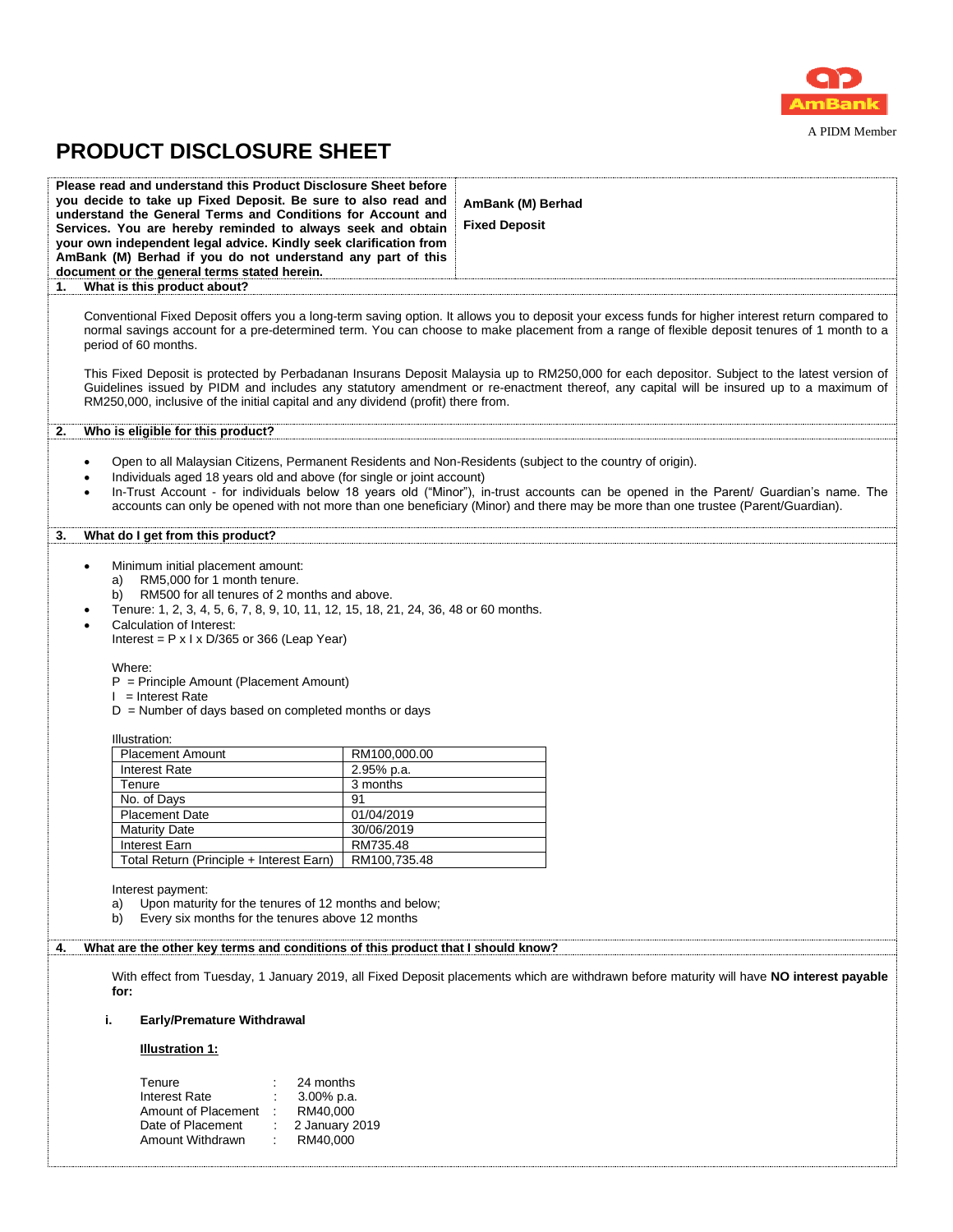

| Interest Options:<br>Premature Withdrawal                    | Scenario 1:<br>Withdrawal without<br>6-monthly interest payout | Scenario 2:<br>Withdrawal with<br>6-monthly interest being payout |
|--------------------------------------------------------------|----------------------------------------------------------------|-------------------------------------------------------------------|
| Date of premature withdrawal                                 | 2/4/2019                                                       | 2/8/2019                                                          |
| Completed months                                             | 3 months                                                       | 7 months                                                          |
| Interest earned                                              | RM40,000.00 x (91/365) x 3.00%<br>$=$ RM299.18                 | RM40,000.00 x (212/365) x 3.00%<br>$=$ RM696.99                   |
| Interest payable                                             | RM0.00                                                         | RM0.00                                                            |
| Interest paid                                                | RM0.00                                                         | RM696.99                                                          |
| Principal amount to be received upon<br>premature withdrawal | $RM40.000.00 - RM0.00 =$<br>RM40.000.00                        | $RM40.000.00 - RM696.99 =$<br>RM39,303.01                         |

#### **ii. Partial Withdrawal**

Partial withdrawal of the Fixed Deposit is allowed subject to the following conditions:

- a. The minimum withdrawal amount shall be in multiples of RM1,000.00;
- b. The remaining balance must not be less than the minimum placement required for the respective products/tenures, and shall be maintained till the maturity date and the remaining balance amount will continue to earn interest until the maturity date at the original contracted rate;
- c. No interest shall be paid for placement amount which is partially withdrawn; and
- d. The placement tenure is 12 months or less.
- **iii.** The Bank's determination of any amount payable to the Accountholder on partial withdrawal shall be final, conclusive and binding on the Accountholder;
- **iv.** Partial withdrawal is not allowed for Fixed Deposits with tenures of more than 12 months, Conventional Fixed Deposit, Am50Plus and AmQuantum Investment.

#### **Illustration 2 :**

|         | 24 months      |
|---------|----------------|
| ÷       | $3.00\%$ p.a.  |
|         | RM40.000       |
| ٠       | 2 January 2019 |
| $\cdot$ | RM10.000       |
|         |                |

| <b>Interest Options:</b><br>6-monthly payable              | Scenario 3:<br>Partial withdrawal before<br>6-monthly interest payout | Scenario 4:<br>Partial withdrawal after<br>6-monthly interest payout |
|------------------------------------------------------------|-----------------------------------------------------------------------|----------------------------------------------------------------------|
| Date of partial withdrawal                                 | 2/4/2019                                                              | 2/8/2019                                                             |
| Completed months                                           | 3 months                                                              | 7 months                                                             |
| Interest payable for 6 monthly                             | $RM40,000.00 \times (91/365) \times 3.00\% =$<br>RM299.18             | RM 40,000.00 x (212/365) x 3.00%<br>$=$ RM696.99                     |
| Excess interest paid                                       | RM0.00                                                                | RM10,000.00 x (212/365) x 3.00%<br>$=$ RM174.25                      |
| Partially amount to be received upon<br>partial withdrawal | RM10,000.00                                                           | RM10,000.00 - RM174.25<br>$=$ RM9,825.75                             |
| Remaining placement balance                                | RM30,000.00                                                           | RM30,000.00                                                          |

#### **v. Auto Renewal**

 The Bank will automatically renew all placements which are not withdrawn on the maturity date under the same tenure, at the prevailing Board Rate. The General Terms and Conditions for Accounts and Services are available at [https://www.ambank.com.my/eng/terms](https://www.ambank.com.my/eng/terms-and-conditions)[and-conditions.](https://www.ambank.com.my/eng/terms-and-conditions)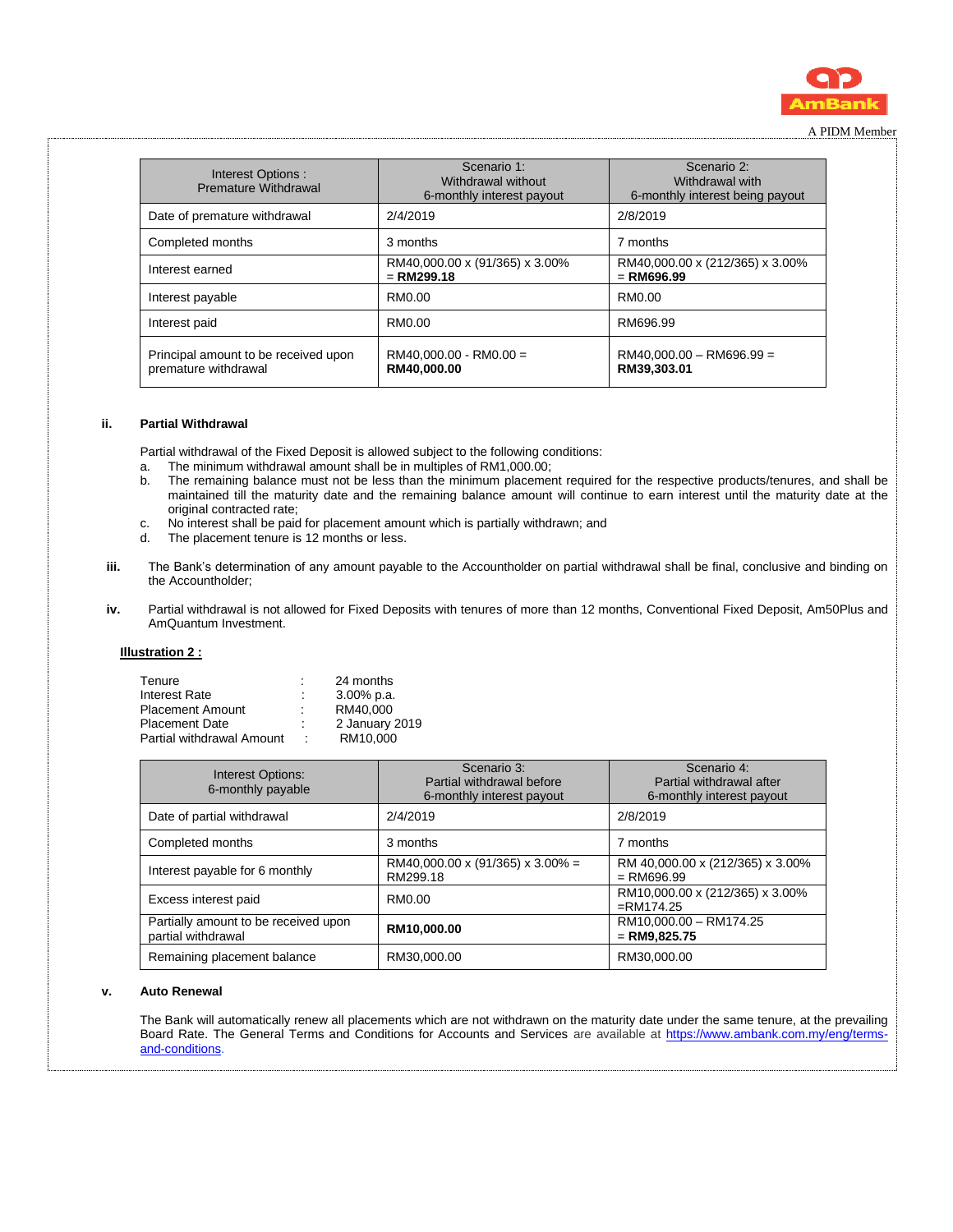

A PIDM Member

| 5. |                                                                                                                                                                                                                                                                                                                                                                                                                     | What are the fees and charges that I have to pay? |                                                                                                   |                                                                                                                                               |  |  |  |
|----|---------------------------------------------------------------------------------------------------------------------------------------------------------------------------------------------------------------------------------------------------------------------------------------------------------------------------------------------------------------------------------------------------------------------|---------------------------------------------------|---------------------------------------------------------------------------------------------------|-----------------------------------------------------------------------------------------------------------------------------------------------|--|--|--|
|    | Ad-hoc statement request: RM5.00 per request.<br>$\bullet$                                                                                                                                                                                                                                                                                                                                                          |                                                   |                                                                                                   |                                                                                                                                               |  |  |  |
|    | Note:<br>a) For details on fees and charges, kindly refer to www.ambank.com.my >Rates, Fees and Charges→AmBank Fees & Charges→ Fixed<br>Deposits<br>b) The fees and charges quoted are exclusive of any taxes (where applicable) which shall be additionally borne by the customer. Should<br>there be any taxes to be imposed on the fees and charges quoted, the Bank has the right to change the amount payable. |                                                   |                                                                                                   |                                                                                                                                               |  |  |  |
| 6. |                                                                                                                                                                                                                                                                                                                                                                                                                     |                                                   | What do I need to do if there are changes to my contact details?                                  |                                                                                                                                               |  |  |  |
|    |                                                                                                                                                                                                                                                                                                                                                                                                                     |                                                   | 21788888, to ensure that all correspondences reach you in a timely manner.                        | It is important that you inform us of any change in your contact details by visiting any of our branches or calling our Contact Centre at 03- |  |  |  |
| 7. |                                                                                                                                                                                                                                                                                                                                                                                                                     | Where can I get further information?              |                                                                                                   |                                                                                                                                               |  |  |  |
|    | Website                                                                                                                                                                                                                                                                                                                                                                                                             |                                                   | www.ambank.com.my                                                                                 |                                                                                                                                               |  |  |  |
|    | <b>AmBank Contact Centre</b>                                                                                                                                                                                                                                                                                                                                                                                        |                                                   | +603 2178 8888                                                                                    |                                                                                                                                               |  |  |  |
|    |                                                                                                                                                                                                                                                                                                                                                                                                                     |                                                   | Email:<br>customercare@ambankgroup.com                                                            |                                                                                                                                               |  |  |  |
|    |                                                                                                                                                                                                                                                                                                                                                                                                                     |                                                   | Level 18, Menara AmBank<br>No. 8, Jalan Yap Kwan Seng<br>50450 Kuala Lumpur, Malaysia             |                                                                                                                                               |  |  |  |
|    |                                                                                                                                                                                                                                                                                                                                                                                                                     | General Banking Info Website                      | www.bankinginfo.com.my                                                                            |                                                                                                                                               |  |  |  |
| 8. |                                                                                                                                                                                                                                                                                                                                                                                                                     |                                                   | Who should I contact for further information or to lodge a complaint?                             |                                                                                                                                               |  |  |  |
| a) |                                                                                                                                                                                                                                                                                                                                                                                                                     |                                                   |                                                                                                   | To lodge a complaint with us about this product or resolve any internal dispute you may contact the Bank's Contact Centre:                    |  |  |  |
|    | Via phone:                                                                                                                                                                                                                                                                                                                                                                                                          | +603-2178 8888                                    |                                                                                                   |                                                                                                                                               |  |  |  |
|    | Via email:                                                                                                                                                                                                                                                                                                                                                                                                          | customercare@ambankgroup.com                      |                                                                                                   |                                                                                                                                               |  |  |  |
|    | Via letter:<br>One Stop Resolution<br>Level 18, Menara AmBank<br>No. 8, Jalan Yap Kwan Seng<br>50450, Kuala Lumpur, Malaysia                                                                                                                                                                                                                                                                                        |                                                   |                                                                                                   |                                                                                                                                               |  |  |  |
| b) | If you are dissatisfied with the outcome of your complaint to the Bank or dissatisfied with the outcome of the internal dispute resolution process,<br>you may refer your dispute or escalate the matter to BNM TELELINK:                                                                                                                                                                                           |                                                   |                                                                                                   |                                                                                                                                               |  |  |  |
|    | Via phone:                                                                                                                                                                                                                                                                                                                                                                                                          | 1-300-88-5465 (1-300-88-LINK)                     |                                                                                                   |                                                                                                                                               |  |  |  |
|    | Via fax:                                                                                                                                                                                                                                                                                                                                                                                                            | +603-2174-1515                                    |                                                                                                   |                                                                                                                                               |  |  |  |
|    | Via email:                                                                                                                                                                                                                                                                                                                                                                                                          | bnmtelelink@bnm.gov.my                            |                                                                                                   |                                                                                                                                               |  |  |  |
|    | Via letter:<br>Laman Informasi Nasihat dan Khidmat (LINK)<br>Bank Negara Malaysia<br>P.O. Box 10922<br>50929 Kuala Lumpur, Malaysia                                                                                                                                                                                                                                                                                 |                                                   |                                                                                                   |                                                                                                                                               |  |  |  |
| 9. |                                                                                                                                                                                                                                                                                                                                                                                                                     | Other Conventional FD products available:         |                                                                                                   |                                                                                                                                               |  |  |  |
|    | Am50Plus<br>$\bullet$<br>$\bullet$                                                                                                                                                                                                                                                                                                                                                                                  | AmQuantum Investment                              |                                                                                                   |                                                                                                                                               |  |  |  |
|    |                                                                                                                                                                                                                                                                                                                                                                                                                     |                                                   |                                                                                                   | The Product Disclosure sheets for these products are available at https://www.ambank.com.my/eng/product-disclosure-sheet                      |  |  |  |
|    |                                                                                                                                                                                                                                                                                                                                                                                                                     |                                                   | The information provided in this Product Disclosure Sheet is valid with effect from October 2019. |                                                                                                                                               |  |  |  |
|    |                                                                                                                                                                                                                                                                                                                                                                                                                     |                                                   |                                                                                                   |                                                                                                                                               |  |  |  |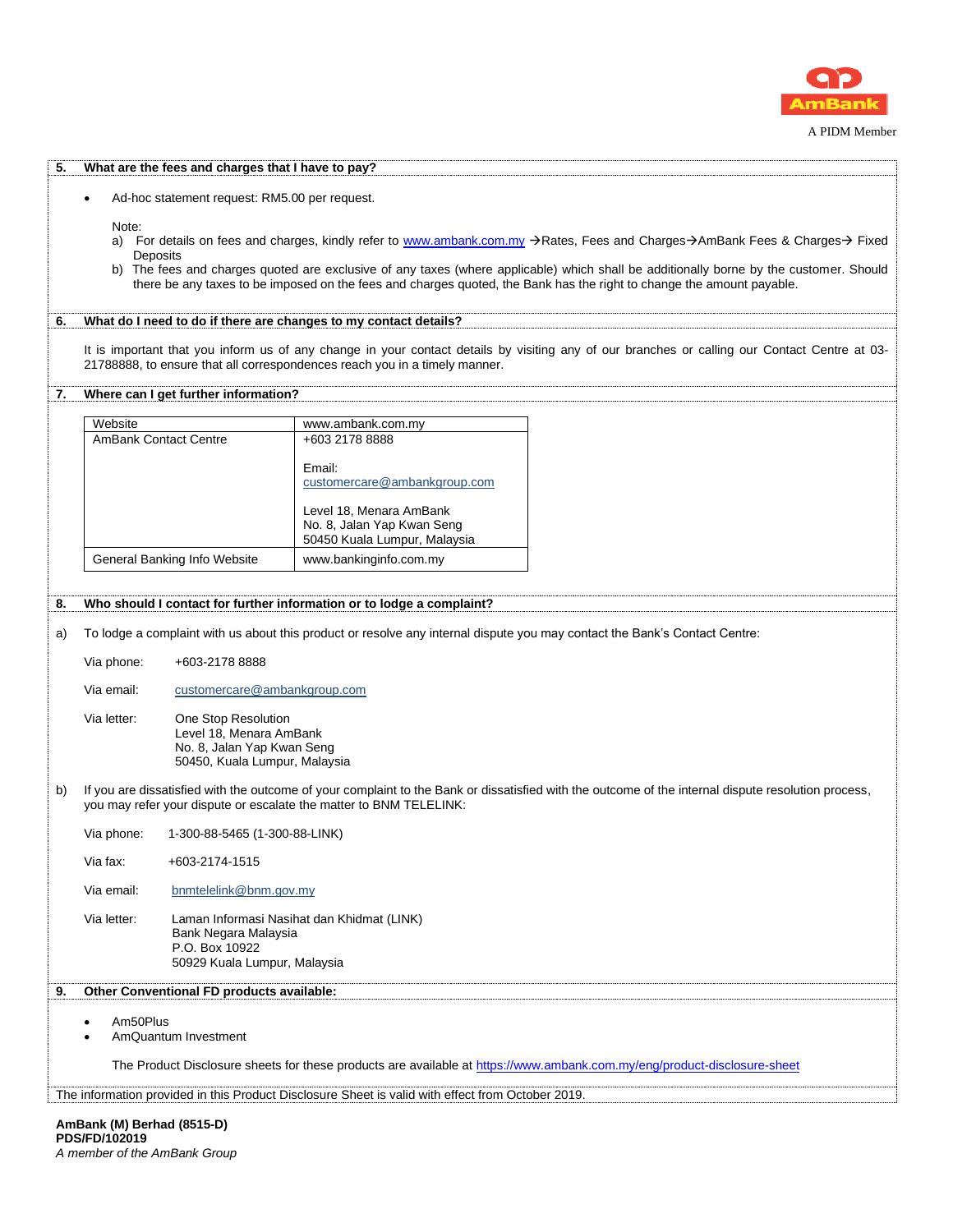

## **HELAIAN PENDEDAHAN PRODUK**

| Sila baca Helaian Pendedahan Produk ini sebelum anda membuat<br>keputusan untuk mengambil Deposit Tetap. Pastikan juga membaca<br>terma dan syarat Am untuk akaun dan perkhidmatan. Sila dapatkan<br>penjelasan daripada AmBank (M) Berhad sekiranya anda tidak<br>memahami mana-mana bahagian dokumen ini atau terma-terma am<br>yang dinyatakan di sini.                                                                                                                                                                                                                                   |                                                                                                                                                                                                                                                                                                                                                                                                                                                                                                                                                                                                                                                                                                                                                           | <b>AmBank Berhad</b><br><b>Deposit Tetap</b>                                                                                                                                                                                                                                                                                                                                                            |  |  |  |  |  |
|----------------------------------------------------------------------------------------------------------------------------------------------------------------------------------------------------------------------------------------------------------------------------------------------------------------------------------------------------------------------------------------------------------------------------------------------------------------------------------------------------------------------------------------------------------------------------------------------|-----------------------------------------------------------------------------------------------------------------------------------------------------------------------------------------------------------------------------------------------------------------------------------------------------------------------------------------------------------------------------------------------------------------------------------------------------------------------------------------------------------------------------------------------------------------------------------------------------------------------------------------------------------------------------------------------------------------------------------------------------------|---------------------------------------------------------------------------------------------------------------------------------------------------------------------------------------------------------------------------------------------------------------------------------------------------------------------------------------------------------------------------------------------------------|--|--|--|--|--|
| Apakah produk ini?<br>1.                                                                                                                                                                                                                                                                                                                                                                                                                                                                                                                                                                     |                                                                                                                                                                                                                                                                                                                                                                                                                                                                                                                                                                                                                                                                                                                                                           |                                                                                                                                                                                                                                                                                                                                                                                                         |  |  |  |  |  |
|                                                                                                                                                                                                                                                                                                                                                                                                                                                                                                                                                                                              | Deposit Tetap konvensional menawarkan pilihan penjimatan jangka panjang. Ia membolehkan anda mendeposit lebihan dana anda untuk pulangan<br>faedah yang lebih tinggi daripada akaun simpanan biasa untuk jangka masa yang ditentukan. Anda boleh memilih untuk membuat penempatan dari<br>pelbagai tempoh deposit yang fleksibel selama 1 bulan hingga 60 bulan.<br>Deposit Tetap ini dilindungi oleh Perbadanan Insurans Deposit Malaysia setakat RM250,000 bagi setiap pendeposit. Tertakluk kepada versi terbaru<br>Garis Panduan yang dikeluarkan oleh PIDM dan termasuk apa-apa pindaan berkanun atau penubuhan semula, sebarang modal akan diinsuranskan<br>sehingga maksimum RM250,000 termasuk modal permulaan dan sebarang dividen (keuntungan). |                                                                                                                                                                                                                                                                                                                                                                                                         |  |  |  |  |  |
| Siapa yang layak untuk produk ini?<br>2.                                                                                                                                                                                                                                                                                                                                                                                                                                                                                                                                                     |                                                                                                                                                                                                                                                                                                                                                                                                                                                                                                                                                                                                                                                                                                                                                           |                                                                                                                                                                                                                                                                                                                                                                                                         |  |  |  |  |  |
| • Individu berumur 18 tahun dan ke atas (untuk akaun tunggal atau bersama)<br>Penjaga).<br>Apakah yang akan saya perolehi daripada produk ini?<br>3.                                                                                                                                                                                                                                                                                                                                                                                                                                         |                                                                                                                                                                                                                                                                                                                                                                                                                                                                                                                                                                                                                                                                                                                                                           | • Terbuka untuk semua Warganegara Malaysia, Penduduk Tetap dan Bukan Pemastautin (tertakluk kepada negara asal).<br>• Akaun Dalam Amanah - Bagi individu di bawah 18 tahun ("Minor"), akaun dalam amanah boleh dibuka dalam nama Ibu Bapa / Penjaga. Akaun<br>hanya boleh dibuka dengan tidak melebihi satu penerima (Minor) dan mungkin terdapat lebih daripada satu orang pemegang amanah (Ibu Bapa / |  |  |  |  |  |
| Deposit minimum:<br>$\bullet$<br>RM5,000 bagi tempoh 1 bulan.<br>a)<br>RM500 bagi tempoh 2 bulan dan ke atas<br>b)<br>Tempoh: 1, 2, 3, 4, 5, 6, 7, 8, 9, 10, 11, 12, 15, 18, 21, 24, 36, 48 or 60 bulan.<br>$\bullet$<br>Pengiraan faedah<br>Faedah = $P \times R \times D/365$ atau 366<br>Yang mana:<br>P = Amaun Prinsip (Amaun Deposit)<br>$R =$ Kadar Faedah<br>D = Bilangan hari berdasarkan bulanan yang siap<br>Illustrasi:<br>Amaun Deposit<br>Kadar faedah<br>Tempoh<br>Bilangan Hari<br><b>Tarikh Deposit</b><br>Tarikh Matang<br>Faedah<br>Jumlah Pulangan<br>Pembayaran faedah: | RM100,000.00<br>2.95% setahun<br>3 bulan<br>91<br>01/04/2019<br>30/06/2019<br>RM735.48<br>RM100,735.48                                                                                                                                                                                                                                                                                                                                                                                                                                                                                                                                                                                                                                                    |                                                                                                                                                                                                                                                                                                                                                                                                         |  |  |  |  |  |
| Apabila matang bagi deposit yang mempunyai tempoh 12 bulan dan ke bawah;<br>a)<br>Setiap enam bulan bagi deposit yang mempunyai tempoh melebihi 12 bulan.<br>b)                                                                                                                                                                                                                                                                                                                                                                                                                              |                                                                                                                                                                                                                                                                                                                                                                                                                                                                                                                                                                                                                                                                                                                                                           |                                                                                                                                                                                                                                                                                                                                                                                                         |  |  |  |  |  |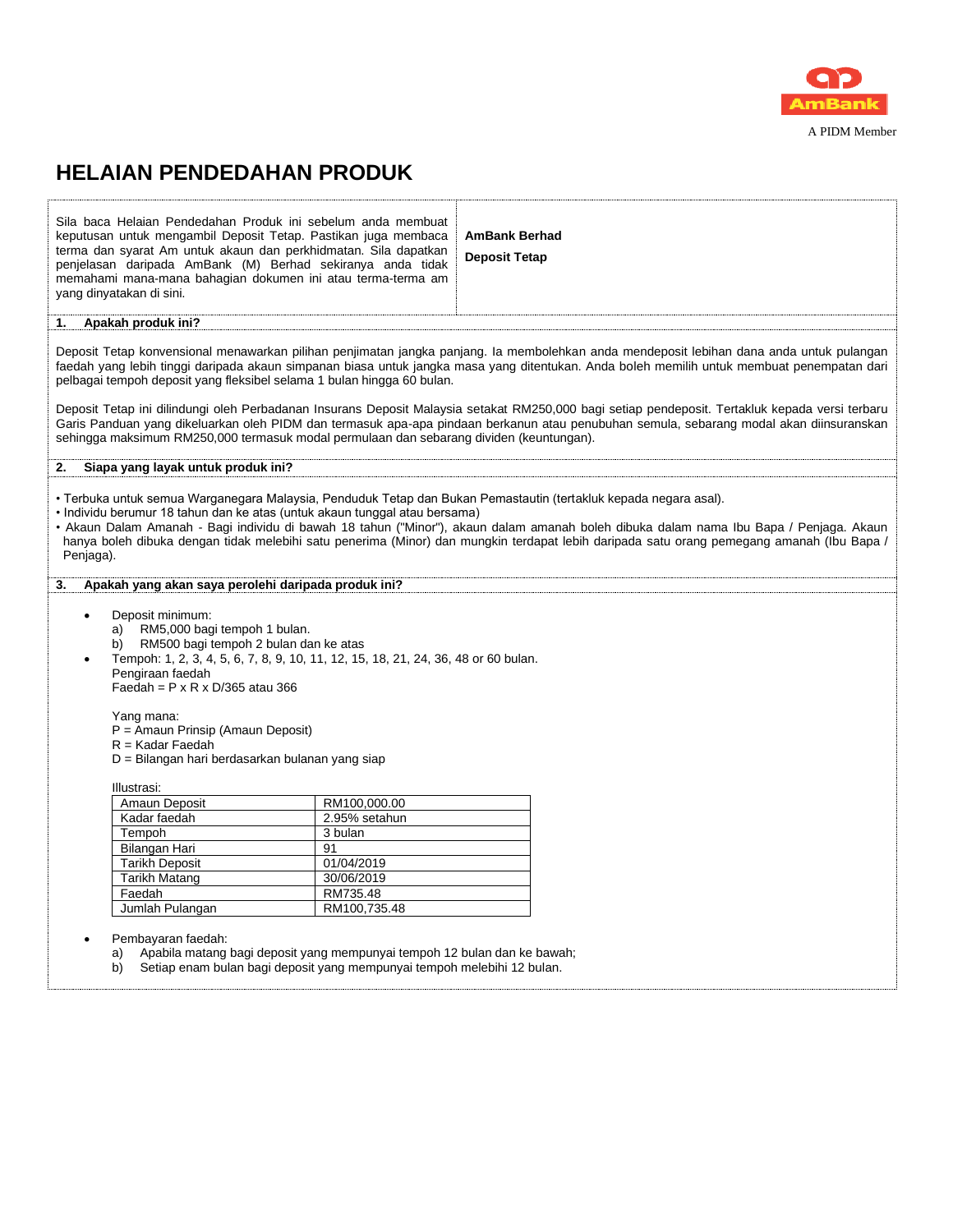

| 4. |    | Apakah terma dan syarat utama lain mengenai produk ini yang harus saya ketahui?                                                                             |                                                                          |                                                                             |  |  |  |  |  |  |
|----|----|-------------------------------------------------------------------------------------------------------------------------------------------------------------|--------------------------------------------------------------------------|-----------------------------------------------------------------------------|--|--|--|--|--|--|
|    |    | Berkuatkuasa Selasa, 1 Januari 2019 dan seterusnya, semua penempatan Deposit Tetap yang ditarik balik sebelum tempoh matang<br>faedah TIDAK akan dibayar.   |                                                                          |                                                                             |  |  |  |  |  |  |
|    | i. | Pengeluaran awal                                                                                                                                            |                                                                          |                                                                             |  |  |  |  |  |  |
|    |    | Sebarang penempatan Deposit Tetap yang ditarik balik sebelum tempoh matang faedah TIDAK akan dibayar.<br>а.                                                 |                                                                          |                                                                             |  |  |  |  |  |  |
|    |    | Ilustrasi 1: Pengeluaran awal Deposit Tetap                                                                                                                 |                                                                          |                                                                             |  |  |  |  |  |  |
|    |    | Tempoh<br>$: 24$ bulan<br>Kadar faedah<br>: 3.00% setahun<br>Amount Prinsip : RM40,000<br>2 Januari 2019<br>Tarikh Deposit<br>Jumlah Pengeluaran : RM40,000 |                                                                          |                                                                             |  |  |  |  |  |  |
|    |    | Pilihan Faedah : Setiap 6<br>bulan<br>bayaran                                                                                                               | Senario 1<br>Pengeluaran sebelum pembayaran<br>keuntungan setiap 6 bulan | Senario 2<br>Pengeluaran selepas<br>pembayaran keuntungan setiap 6<br>bulan |  |  |  |  |  |  |
|    |    | Tarikh pengeluaran                                                                                                                                          | 2/4/2019                                                                 | 2/8/2019                                                                    |  |  |  |  |  |  |
|    |    | Bulanan yang lengkap                                                                                                                                        | 3 bulan                                                                  | 7 bulan                                                                     |  |  |  |  |  |  |
|    |    | Bayaran keuntungan untuk 6 bulan                                                                                                                            | RM40,000.00 x (91/365) x 3.00%<br>$=$ RM299.18                           | RM 40,000.00 x (181/365) x 3.00%<br>$=$ RM595.07                            |  |  |  |  |  |  |
|    |    | Jumlah<br>akan<br>keuntungan<br>yang<br>diperolehi                                                                                                          | RM0.00                                                                   | RM0.00                                                                      |  |  |  |  |  |  |
|    |    |                                                                                                                                                             |                                                                          |                                                                             |  |  |  |  |  |  |

| Faedah yang telah dibayar                                                                                        | RM0.00                     |                |        | RM595.07                       |                          |          |  |
|------------------------------------------------------------------------------------------------------------------|----------------------------|----------------|--------|--------------------------------|--------------------------|----------|--|
| Jumlah prinsipal yang akan diterima<br>(selepas tolak keuntungan yang telah<br>dibayar) semasa pengeluaran awal. | RM40.000.00<br>RM40.000.00 | $\blacksquare$ | RM0.00 | $=$ RM40.000.00<br>RM39.404.93 | $\overline{\phantom{0}}$ | RM595.07 |  |

#### ii. **Pengeluaran separa**

Pengeluaran sebahagian dari penempatan dibenarkan tertakluk kepada syarat berikut:

- a) jumlah pengeluaran minimum hendaklah dalam gandaan RM 1,000.00 (Ringgit Malaysia Satu Ribu);<br>b) baki yang tinggal tidak boleh kurang daripada deposit minimum yang diperlukan untuk produk /
- baki yang tinggal tidak boleh kurang daripada deposit minimum yang diperlukan untuk produk / tenure masing-masing, dan akan dikekalkan sehingga tarikh matang dan jumlah baki akan terus memperoleh bunga sehingga tarikh matang pada kadar kontrak yang asal;
- c) tiada faedah akan dibayar sekiranya Deposit Tetap sebahagian ditarik balik sebelum selesainya tarikh matang;
- v. penentuan Bank tentang apa-apa amaun yang kena dibayar kepada Pemegang Akaun atas pengeluaran separa adalah muktamad, konklusif dan mengikat Pemegang Akaun;
- vi. Pada masa ini Pengeluaran separa tidak dibenarkan untuk Deposit Tetap berjangka dengan tempoh lebih daripada 12 bulan, Am50Plus, AmQuantum Investment

#### **Ilustrasi 2 : Pengeluaran Separa Deposit Tetap**

| Tempoh                              | $: 24$ bulan       |
|-------------------------------------|--------------------|
| Kadar faedah                        | $: 3.00\%$ setahun |
| <b>Amount Prinsip</b>               | : RM40.000         |
| <b>Tarikh Deposit</b>               | : 2 Januari 2019   |
| Jumlah Pengeluaran separa: RM10,000 |                    |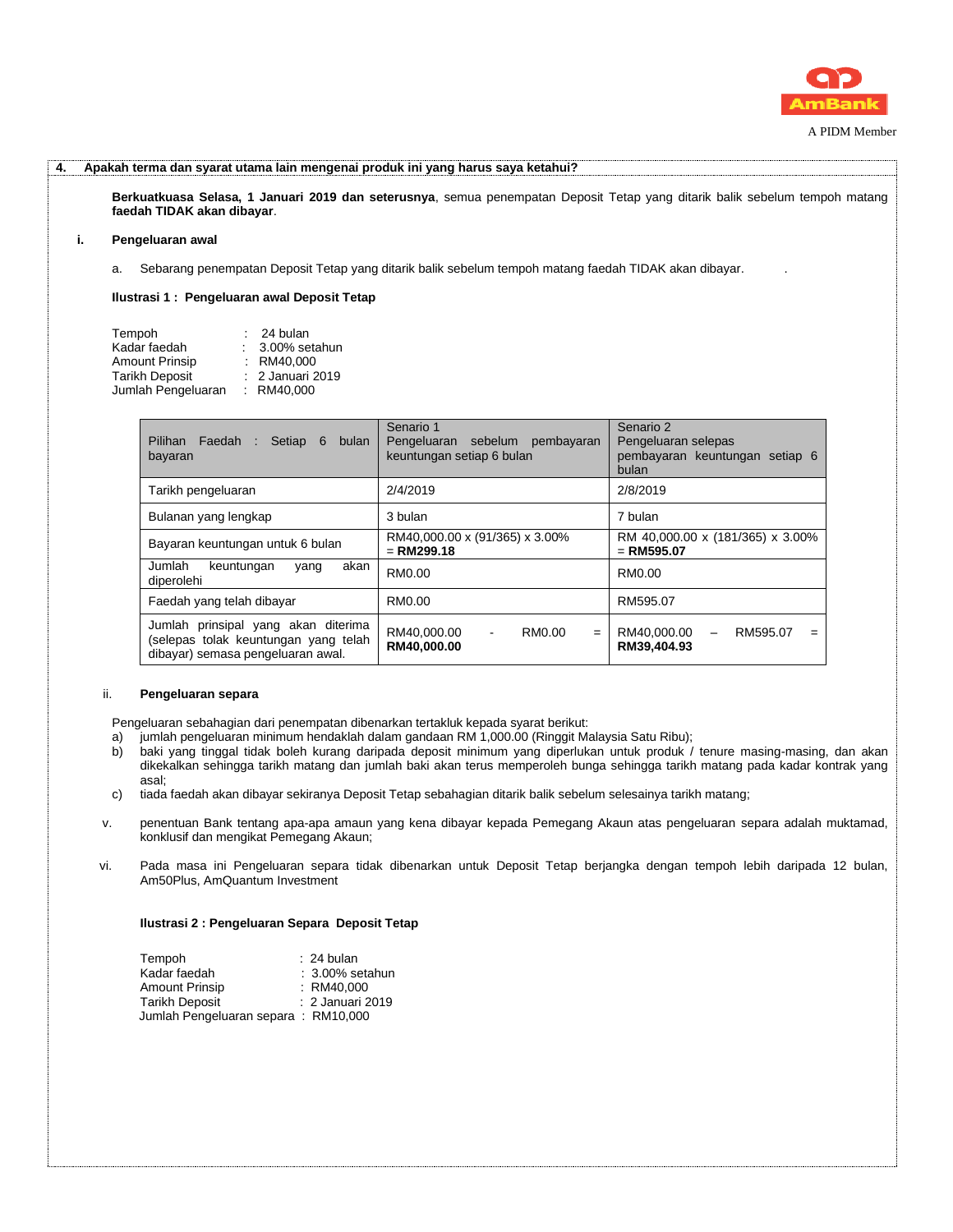

|  | A PIDM Member |
|--|---------------|
|  |               |

|                                               |                                                                                                                                                                                                                                                                                                                                                                                                                                                                                                                                                                                                                                                                                                                                                                                                                                                                                                                                                                                                                                                                                                                                                                                                                                                                                              |                |                                                                                                                              |          |                                                                                     | A PIDNI Member |
|-----------------------------------------------|----------------------------------------------------------------------------------------------------------------------------------------------------------------------------------------------------------------------------------------------------------------------------------------------------------------------------------------------------------------------------------------------------------------------------------------------------------------------------------------------------------------------------------------------------------------------------------------------------------------------------------------------------------------------------------------------------------------------------------------------------------------------------------------------------------------------------------------------------------------------------------------------------------------------------------------------------------------------------------------------------------------------------------------------------------------------------------------------------------------------------------------------------------------------------------------------------------------------------------------------------------------------------------------------|----------------|------------------------------------------------------------------------------------------------------------------------------|----------|-------------------------------------------------------------------------------------|----------------|
|                                               | Pilihan Faedah: Setiap 6 bulan<br>bayaran                                                                                                                                                                                                                                                                                                                                                                                                                                                                                                                                                                                                                                                                                                                                                                                                                                                                                                                                                                                                                                                                                                                                                                                                                                                    |                | Scenario 3<br>Pengeluaran separa sebelum<br>pembayaran keuntungan setiap 6<br>bulan                                          |          | Scenario 4<br>Pengeluaran separa selepas<br>pembayaran keuntungan setiap 6<br>bulan |                |
|                                               | Tarikh pengeluaran awal                                                                                                                                                                                                                                                                                                                                                                                                                                                                                                                                                                                                                                                                                                                                                                                                                                                                                                                                                                                                                                                                                                                                                                                                                                                                      |                | 2/4/2019                                                                                                                     | 2/8/2019 |                                                                                     |                |
|                                               | Bulanan yang lengkap                                                                                                                                                                                                                                                                                                                                                                                                                                                                                                                                                                                                                                                                                                                                                                                                                                                                                                                                                                                                                                                                                                                                                                                                                                                                         |                | 3 bulan                                                                                                                      | 7 bulan  |                                                                                     |                |
|                                               | Bayaran keuntungan untuk 6 bulan                                                                                                                                                                                                                                                                                                                                                                                                                                                                                                                                                                                                                                                                                                                                                                                                                                                                                                                                                                                                                                                                                                                                                                                                                                                             |                | RM40,000.00 x (91/365) x 3.00%<br>$= RM299.18$                                                                               |          | RM 40,000.00 x (181/365) x 3.00%<br>$=$ RM595.07                                    |                |
|                                               | Jumlah keuntungan yang akan<br>diperolehi                                                                                                                                                                                                                                                                                                                                                                                                                                                                                                                                                                                                                                                                                                                                                                                                                                                                                                                                                                                                                                                                                                                                                                                                                                                    |                | RM0.00                                                                                                                       |          | RM10,000.00 x (181/365) x 3.00%<br>$=$ RM148.77                                     |                |
|                                               | Jumlah yang akan diterima semasa<br>pengeluaran separa                                                                                                                                                                                                                                                                                                                                                                                                                                                                                                                                                                                                                                                                                                                                                                                                                                                                                                                                                                                                                                                                                                                                                                                                                                       |                | RM10,000.00                                                                                                                  |          | RM10,000.00 - RM148.77<br>$=$ RM9,851.23                                            |                |
|                                               | Baki yang tinggal                                                                                                                                                                                                                                                                                                                                                                                                                                                                                                                                                                                                                                                                                                                                                                                                                                                                                                                                                                                                                                                                                                                                                                                                                                                                            |                | RM30,000.00                                                                                                                  |          | RM30,000.00                                                                         |                |
| (a)<br>5.<br>iii.<br>Nota:<br>(b)<br>6.<br>7. | pada Kadar niaga semasa.<br>Apakah yuran dan caj yang dikenakan?<br>Permohonan penyata secara ad hoc: RM5.00 untuk setiap pemintaan<br>(a) Untuk maklumat lanjut mengenai yuran dan caj. Sila rujuk kepada www.ambank.com.my →Rates, Fees and Charges→ AmBank Fees<br>& Charges→ Fixed Deposits<br>Sebut harga yuran dan caj yang dinyatakan adalah tidak termasuk sebarang cukai (jika terpakai) yang akan ditanggung oleh pelanggan.<br>Sekiranya terdapat sebarang cukai yang akan dikenakan diatas yuran dan caj yang dinyatakan, pihak Bank berhak untuk mengubah jumlah<br>yang perlu dibayar.<br>Apakah risiko yang terlibat?<br>Anda dinasihatkan untuk mempertimbangkan semua faktor-faktor risiko sebelum membuat keputusan deposit. Tidak ada risiko yang terlibat<br>dalam produk ini jika tiada pengeluaran awal dibuat.<br>Apakah yang perlu saya lakukan sekiranya berlaku perubahan pada maklumat untuk menghubungi saya?<br>Adalah penting untuk anda memaklumkan kepada kami sebarang perubahan dalam butiran peribadi bagi memastikan semua surat menyurat<br>sampai kepada anda tepat pada masanya. Maklumkan kepada kami tentang sebarang perubahan mengenai maklumat anda dengan melawat<br>mana-mana cawangan kami atau menghubungi Pusat Perhubungan Pelanggan kami. |                | Bank akan memperbaharui kesemua deposit yang tidak dikeluarkan pada tarikh matang secara automatik di bawah tempoh yang sama |          |                                                                                     |                |
| 8.                                            | Di manakah saya boleh dapati maklumat lanjut?                                                                                                                                                                                                                                                                                                                                                                                                                                                                                                                                                                                                                                                                                                                                                                                                                                                                                                                                                                                                                                                                                                                                                                                                                                                |                |                                                                                                                              |          |                                                                                     |                |
| Laman Web                                     |                                                                                                                                                                                                                                                                                                                                                                                                                                                                                                                                                                                                                                                                                                                                                                                                                                                                                                                                                                                                                                                                                                                                                                                                                                                                                              |                | www.ambank.com.my                                                                                                            |          |                                                                                     |                |
|                                               | Pusat Perhubungan Pelanggan                                                                                                                                                                                                                                                                                                                                                                                                                                                                                                                                                                                                                                                                                                                                                                                                                                                                                                                                                                                                                                                                                                                                                                                                                                                                  | +603 2178 8888 |                                                                                                                              |          |                                                                                     |                |
| AmBank                                        |                                                                                                                                                                                                                                                                                                                                                                                                                                                                                                                                                                                                                                                                                                                                                                                                                                                                                                                                                                                                                                                                                                                                                                                                                                                                                              | Emel:          | customercare@ambankgroup.com<br>Level 18, Menara AmBank<br>No. 8, Jalan Yap Kwan Seng<br>50450 Kuala Lumpur, Malaysia.       |          |                                                                                     |                |
|                                               | Laman Web Maklumat Perbankan Am                                                                                                                                                                                                                                                                                                                                                                                                                                                                                                                                                                                                                                                                                                                                                                                                                                                                                                                                                                                                                                                                                                                                                                                                                                                              |                | www.bankinginfo.com.my                                                                                                       |          |                                                                                     |                |
| 9.                                            | Siapa yang perlu saya hubungi untuk maklumat lanjut atau untuk membuat aduan?                                                                                                                                                                                                                                                                                                                                                                                                                                                                                                                                                                                                                                                                                                                                                                                                                                                                                                                                                                                                                                                                                                                                                                                                                |                |                                                                                                                              |          |                                                                                     |                |
| a)                                            | Untuk penyelesaian pertikaian dalaman, anda boleh menghubungi Pusat Panggilan Bank:                                                                                                                                                                                                                                                                                                                                                                                                                                                                                                                                                                                                                                                                                                                                                                                                                                                                                                                                                                                                                                                                                                                                                                                                          |                |                                                                                                                              |          |                                                                                     |                |
| Melalui telefon                               | $: +603-21788888$                                                                                                                                                                                                                                                                                                                                                                                                                                                                                                                                                                                                                                                                                                                                                                                                                                                                                                                                                                                                                                                                                                                                                                                                                                                                            |                |                                                                                                                              |          |                                                                                     |                |
| Melalui emel                                  | : customercare@ambankgroup.com                                                                                                                                                                                                                                                                                                                                                                                                                                                                                                                                                                                                                                                                                                                                                                                                                                                                                                                                                                                                                                                                                                                                                                                                                                                               |                |                                                                                                                              |          |                                                                                     |                |
| Melalui surat                                 | : One Stop Resolution<br>Level 18, Menara AmBank,<br>No. 8, Jalan Yap Kwan Seng,<br>50450, Kuala Lumpur, Malaysia                                                                                                                                                                                                                                                                                                                                                                                                                                                                                                                                                                                                                                                                                                                                                                                                                                                                                                                                                                                                                                                                                                                                                                            |                |                                                                                                                              |          |                                                                                     |                |